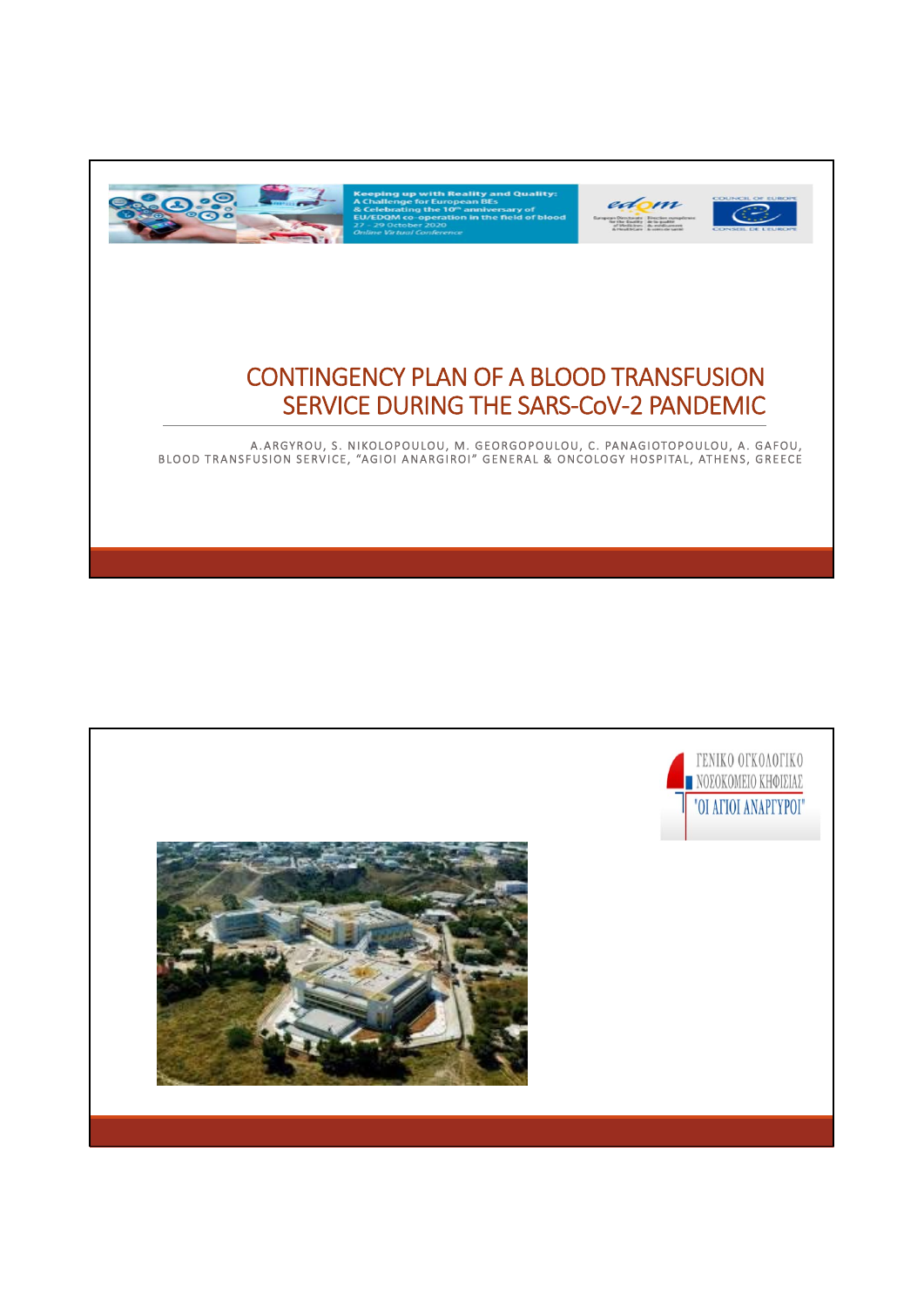# BACKGROUND

During major disasters and pandemics such as the current SARS-CoV-2 pandemic, it is critical for Blood Transfusion Services to plan for fair and appropriate allocation of resources within a defined ethical and scientific framework for donors, patients and Blood Transfusion Services'-staff.

Following these principles, a Contingency Plan must be implemented to ensure safety and adequacy of blood-chain.



To present the Contingency Plan in the Blood Transfusion Service of a "Agioi Anargiroi" General & Oncology Hospital regarding:

- **blood donors' safety**
- **Blood Transfusion Service's personnel safety and**
- continuity of blood supply, during the first phase of SARS-CoV-2 pandemic
- *\* "Agioi Anargiroi: is not a SARS-CoV-2 referral hospital*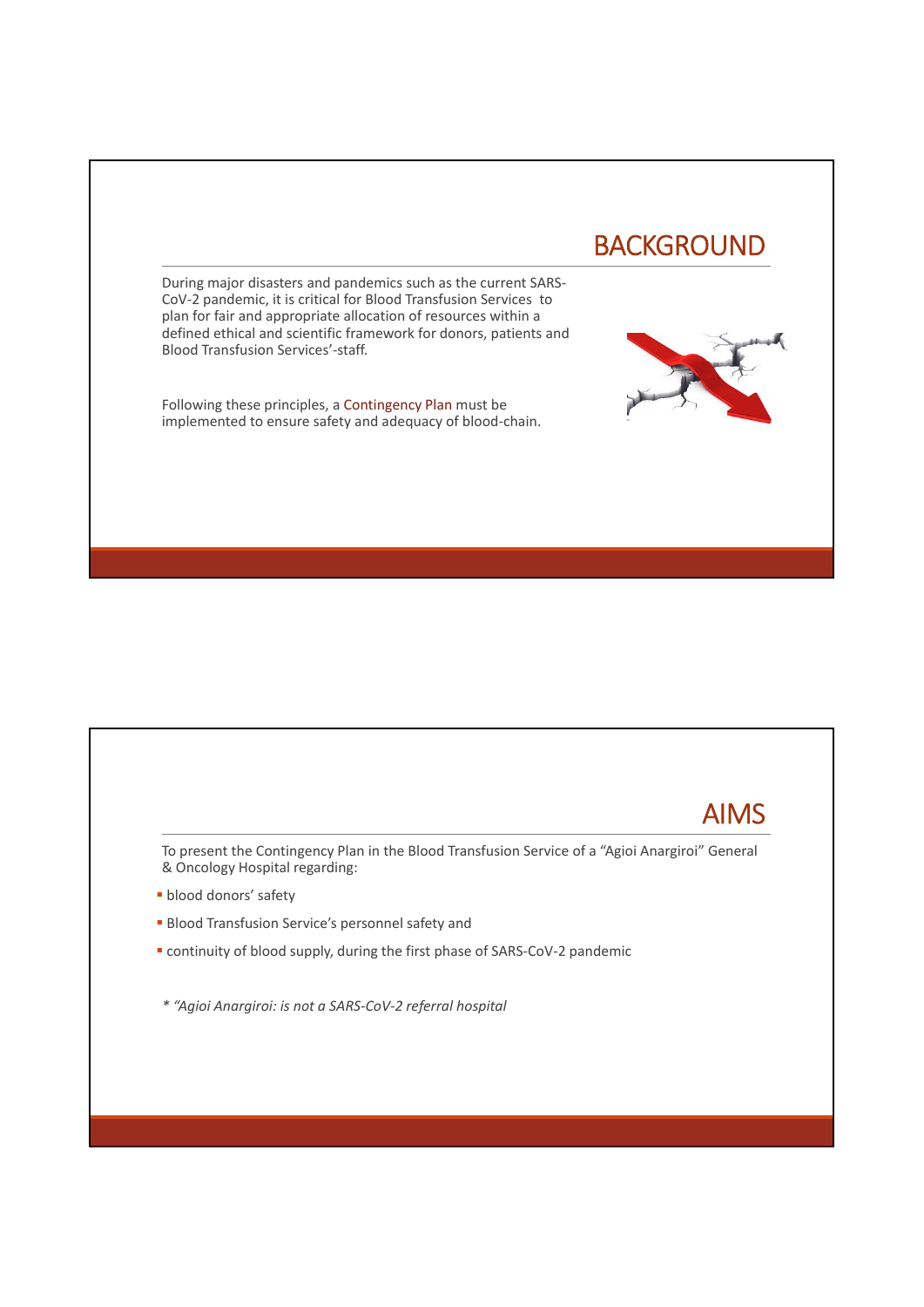### **METHODS**

The study-period extends from 20/2/2020 (7 days prior to first confirmed SARS-CoV-2 case in Greece) to 31/5/2020 (recall of most of imposed social/medical restrictive measures).

Data about blood collection/use was obtained from electronic medical records of our Blood Transfusion Service.

|                  |                |                               | January          |                         |                |                | February        |                         |    |      |            |                |                        | March   |                          |                 |         |                             |                 |                | <b>April</b>             |                          |                 |                                |                |                 |                 |
|------------------|----------------|-------------------------------|------------------|-------------------------|----------------|----------------|-----------------|-------------------------|----|------|------------|----------------|------------------------|---------|--------------------------|-----------------|---------|-----------------------------|-----------------|----------------|--------------------------|--------------------------|-----------------|--------------------------------|----------------|-----------------|-----------------|
| s                | M              | T                             | w                | т                       | и              | s              | s               | M                       | r  | w    | т          | ×              | s                      | s       | M                        |                 | w       | ٦                           | r               | s              | s                        | M                        | т               | w                              | т              | т               | s               |
|                  |                |                               | ١                | $\ddot{\phantom{a}}$    | ¢              | $\overline{a}$ |                 |                         |    |      |            |                |                        |         | $\overline{\phantom{a}}$ | ÷               |         | ÷                           |                 | ٠              |                          |                          |                 |                                |                |                 |                 |
| s.               | ¢              | $\overline{z}$                | $\mathbf{R}$     | $\circ$                 | 10             | m              | $\overline{2}$  | $\mathbf{a}$            | A  | S.   | G.         | $\overline{z}$ | a                      |         |                          |                 |         |                             |                 |                | $\overline{\phantom{a}}$ | $\overline{\phantom{a}}$ | $\overline{a}$  | $\overline{a}$                 | ÷              | $\overline{1}$  | $\overline{a}$  |
| 12               | 13             | 14                            | 15.              | 16                      | 17             | 18             | $\Omega$        | 10                      | n  | 12   | 13         | 14             | 15                     | 18.     | 16                       | <b>Y7</b>       | 10      | 10                          | 20 <sub>1</sub> | $\sim$         | 12                       | 12                       | 14 <sub>1</sub> | 15                             | 16             | 17              | 18              |
| t9               | 20             | 21                            | 22               | 23                      | 24             | 26             | 16              | $\sqrt{2}$              | 18 | 19   | $-245$     | $^{46}$        | $46 - 15 = 15$         | 44<br>₩ |                          | $23 - 24 - 26$  |         | <b>Cult</b><br><del>—</del> | $\sim$<br>÷     | <b>Ad</b><br>÷ | <b>HG</b>                | 243                      | $-0.1$          |                                | $22$ $23$ $24$ |                 | 46              |
| 26               | 27             | 28                            | 29               | 35                      | 31             |                | $\sim$          | AND I AND I AND I AND I |    |      | <b>COL</b> | <b>AND TO</b>  | $-1$<br>$\overline{a}$ |         | $49 - 99 - 99$           |                 |         |                             |                 |                | $-$                      | $\sim$                   | $-$             | $-1$<br>AM 1 AT 1 AM 1 AM 1 AM | $\sim$         |                 |                 |
|                  |                |                               | May              |                         |                |                |                 |                         |    | June |            |                |                        |         |                          |                 | July    |                             |                 |                |                          |                          |                 | <b>August</b>                  |                |                 |                 |
| s                | $\mathbf{M}$   | $\mathbf{r}$                  | w                | T                       | ×              | s              | s               | M                       | Ŧ  | w    | ۳          | p              | s                      | ×       | M                        | т               | w       | T                           | ×               | s              | s                        | м                        | Ŧ               | w                              | ۲              | p               | s               |
|                  |                |                               |                  |                         | -              |                |                 | ı                       | 2  | з    | a          | s              | а                      |         |                          |                 | ×       | ä                           | <sup>2</sup>    | 4              |                          |                          |                 |                                |                |                 |                 |
| ÷                |                | u                             | ÷                |                         | π              |                | $\overline{ }$  | Λ                       | ğ, | 10   | n          | 12             | I3                     | 5       | 6                        | 7               | ٨       | $\mathfrak{a}$              | 10              | n              | $\overline{2}$           | a                        | ۵               | ß,                             | ô              | 7               | s               |
| w                | п              | $\overline{a}$                | $\overline{a}$   | <b>TO</b>               | $\overline{a}$ | m              | 14              | 15                      | 16 | 17   | m          | 19             | 20                     | 12      | 13                       | M               | 15      | 16                          | T               | 18             | $\overline{9}$           | 10                       | $\mathbb{I}$    | 12                             | 13             | 14              | 15              |
|                  |                |                               |                  |                         |                | -              | $\overline{21}$ | 22                      | 23 | 24   | 28         | 26             | 27                     | 19      | 20                       | $\overline{21}$ | $_{22}$ | 23                          | 24              | 25             | 16                       | 17                       | 1R              | 19                             | 20             | $\overline{21}$ | $\overline{22}$ |
|                  | <b>COLOR</b>   | $n_{\rm eff}$<br><b>STATE</b> | <b>ALC</b><br>-- | --<br><b>CONTRACTOR</b> | $-1$<br>---    | n.c.           | 28              | 29                      | 30 |      |            |                |                        | 26      | 27                       | 28              | 29      | 30                          | 31              |                | $^{22}$                  | 24                       | 25              | 26                             | 27             | 28              | 29              |
| ÷                |                |                               |                  |                         |                |                |                 |                         |    |      |            |                |                        |         |                          |                 |         |                             |                 |                | 30                       | 31                       |                 |                                |                |                 |                 |
| <b>September</b> |                |                               |                  |                         |                |                | October         |                         |    |      |            |                | November               |         |                          |                 |         |                             |                 | December       |                          |                          |                 |                                |                |                 |                 |
| s                | $\mathbf{M}$   | T                             | w                | T                       | r              | s.             | c               | M                       | Ŧ  | w    | τ          | r              | s                      | s.      | M                        | т               | w       | Ŧ                           | ۲               | s.             | s.                       | M                        | Ŧ               | w                              | Ŧ              | r               | s               |
|                  |                | ٠                             | $\overline{2}$   | $\mathfrak{B}$          | 4              | s              |                 |                         |    |      | ٠          | $\overline{2}$ | $\mathbf{3}$           | ٠       | $\overline{2}$           | $\mathbf{3}$    | A       | 5                           | ë.              | $\overline{ }$ |                          |                          | f.              | $\mathfrak{D}$                 | 3              | 4               | ß,              |
| e.               | $\overline{ }$ | 8                             | ٠                | 10                      | $\mathbf{u}$   | 12             | $\overline{a}$  | 5                       | 6  | y    | a          | $\mathbf{u}$   | 10                     | ×       | $\mathbf{9}$             | 10              | n       | 12                          | <b>13</b>       | 14             | 6                        | ž                        | s               | ä                              | 10             | n               | 12              |
| 13               | 14             | 15                            | 16               | 17                      | m              | m              | n               | 12                      | 13 | 14   | 15         | 16             | 17                     | 15      | 16                       | 17              | 15      | 19                          | 20              | 21             | 13                       | 14                       | 15              | 16                             | 17             | 18              | 19              |
| 20               | 21             | $^{22}$                       | $^{22}$          | 24                      | 25             | 26             | 10              | 19                      | 20 | 21   | $^{22}$    | $^{22}$        | $^{24}$                | 22      | $^{22}$                  | 24              | 25      | 26                          | 27              | 20             | 20                       | 21                       | 22              | $^{22}$                        | 24             | 25              | 26              |
| 27               | 28             | 29                            | 30               |                         |                |                | 25              | 26                      | 27 | 2R   | 29         | 30             | 31                     | 29      | 30 <sub>0</sub>          |                 |         |                             |                 |                | 27                       | 29                       | 29              | 30                             | 31             |                 |                 |

2020

### **RESULTS**

The Contingency Plan was organized following directives of:

- International (World Health Organization)
- National (National Organization for Public Health, National Blood Transfusion Center)
- Local authorities and scientific committees (Hospital Committee for Infectious Diseases).

Measures taken regarding following procedures of our Blood Transfusion Service:

- 1. Blood samples processing,
- 2. Blood products processing
- 3. Reinforcing blood conservation strategies
- 4. Sustainability/safety of blood supply
- 5. Blood- donors' safety
- 6. Staff- safety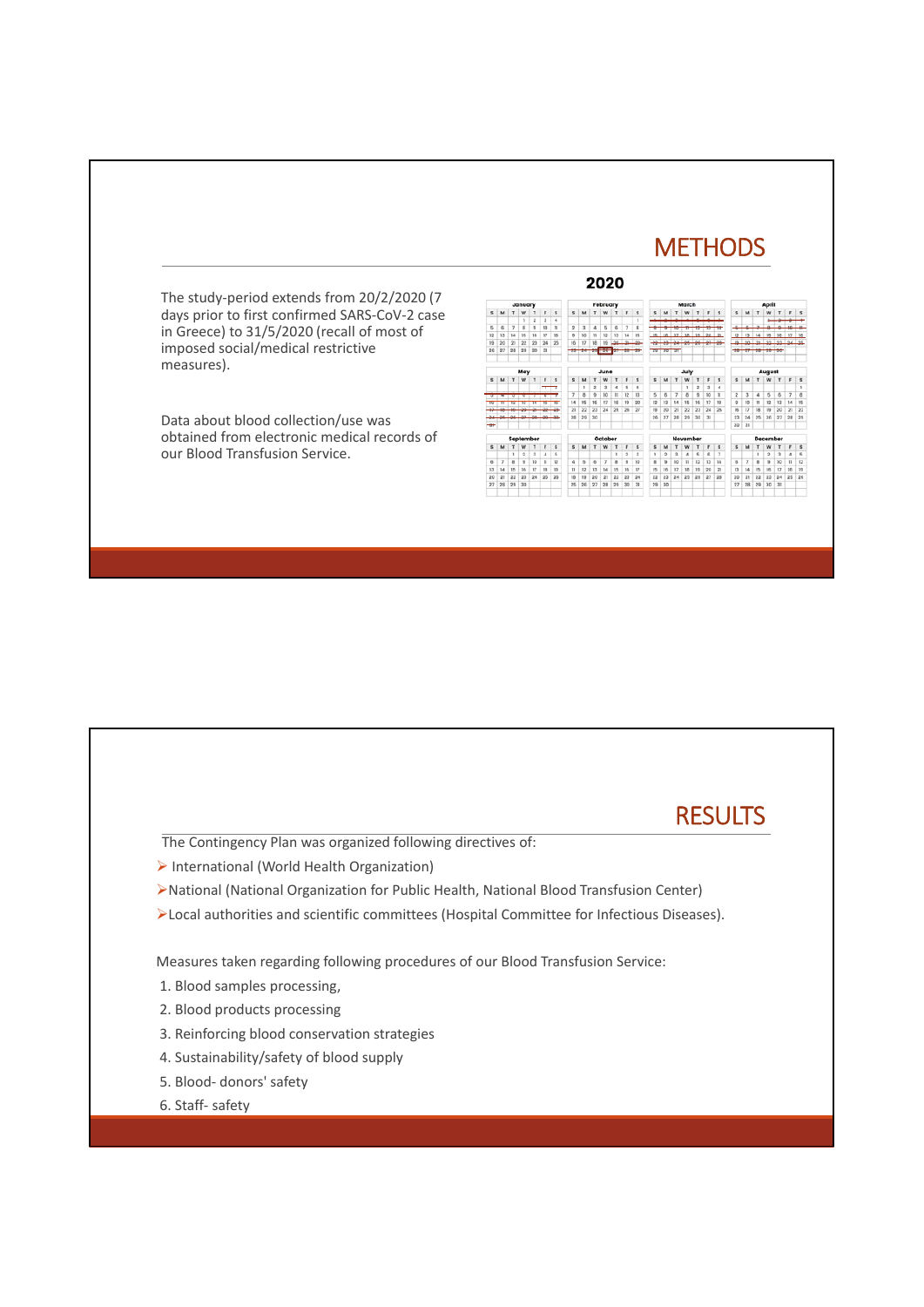## **RESULTS**

#### **1.Blood samples processing**

•No special marking on the suspected or confirmed SARS-CoV-2 samples -all samples were considered "possibly infectious"

•Delayed opening after centrifugation (protection from aerosol)

•Storage in closed container on a separate shelf of the refrigerator

#### **2. Blood products processing**

Repositioning of returned, not transfused components in the refrigerator after sanitizing them

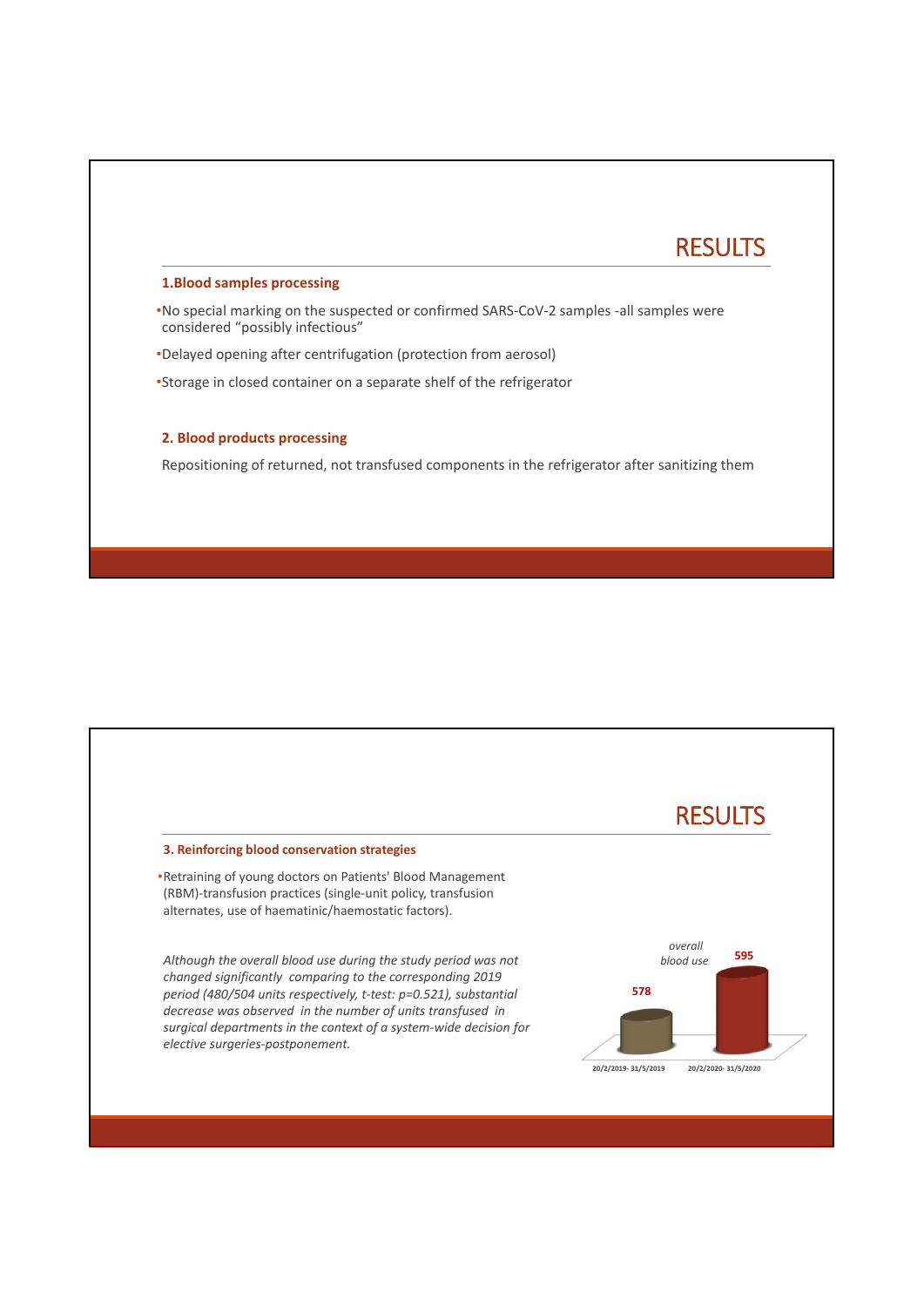